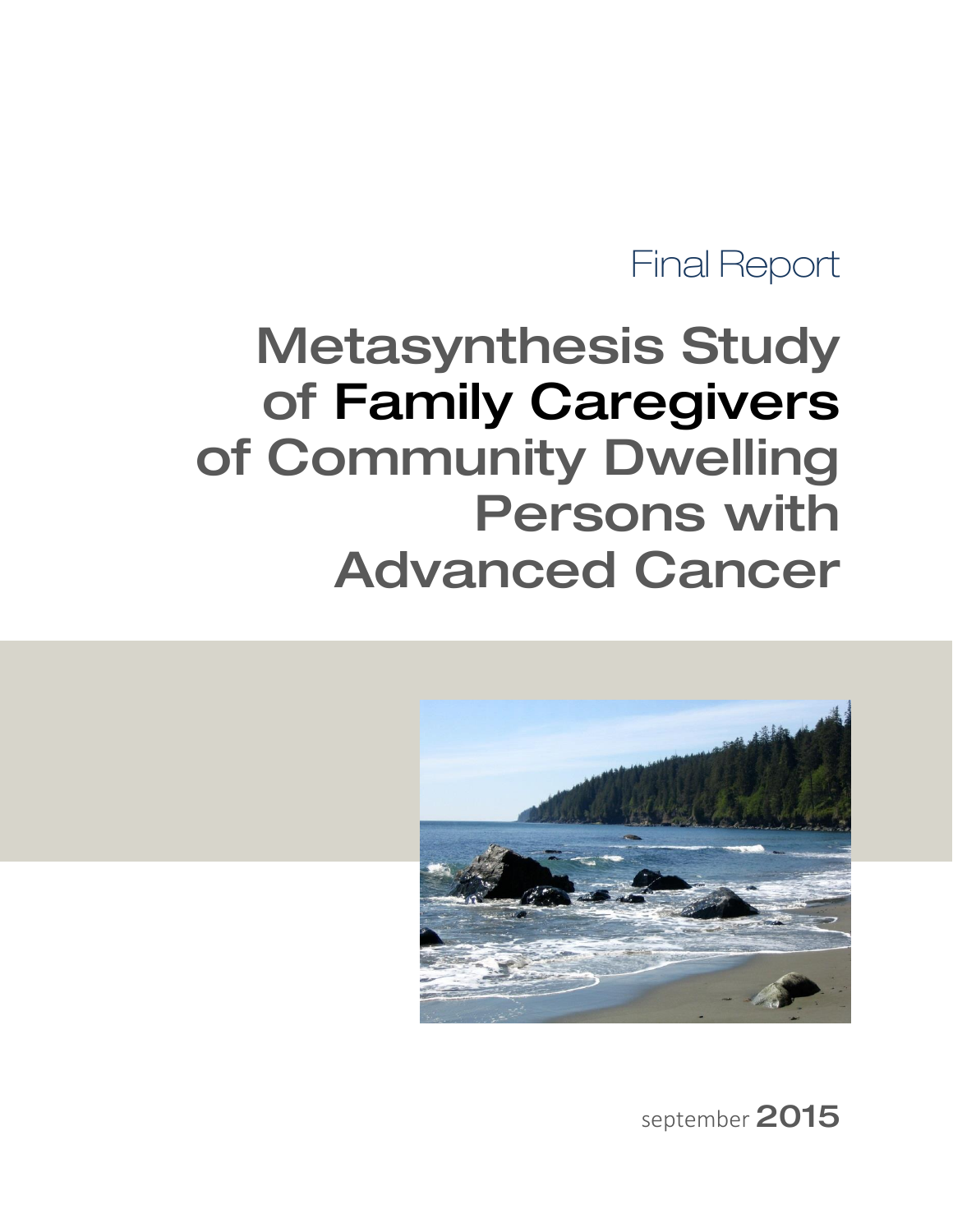Funding for this study was received from the Institute for Continuing Care Education and Research (ICCER) Special Projects Grant.





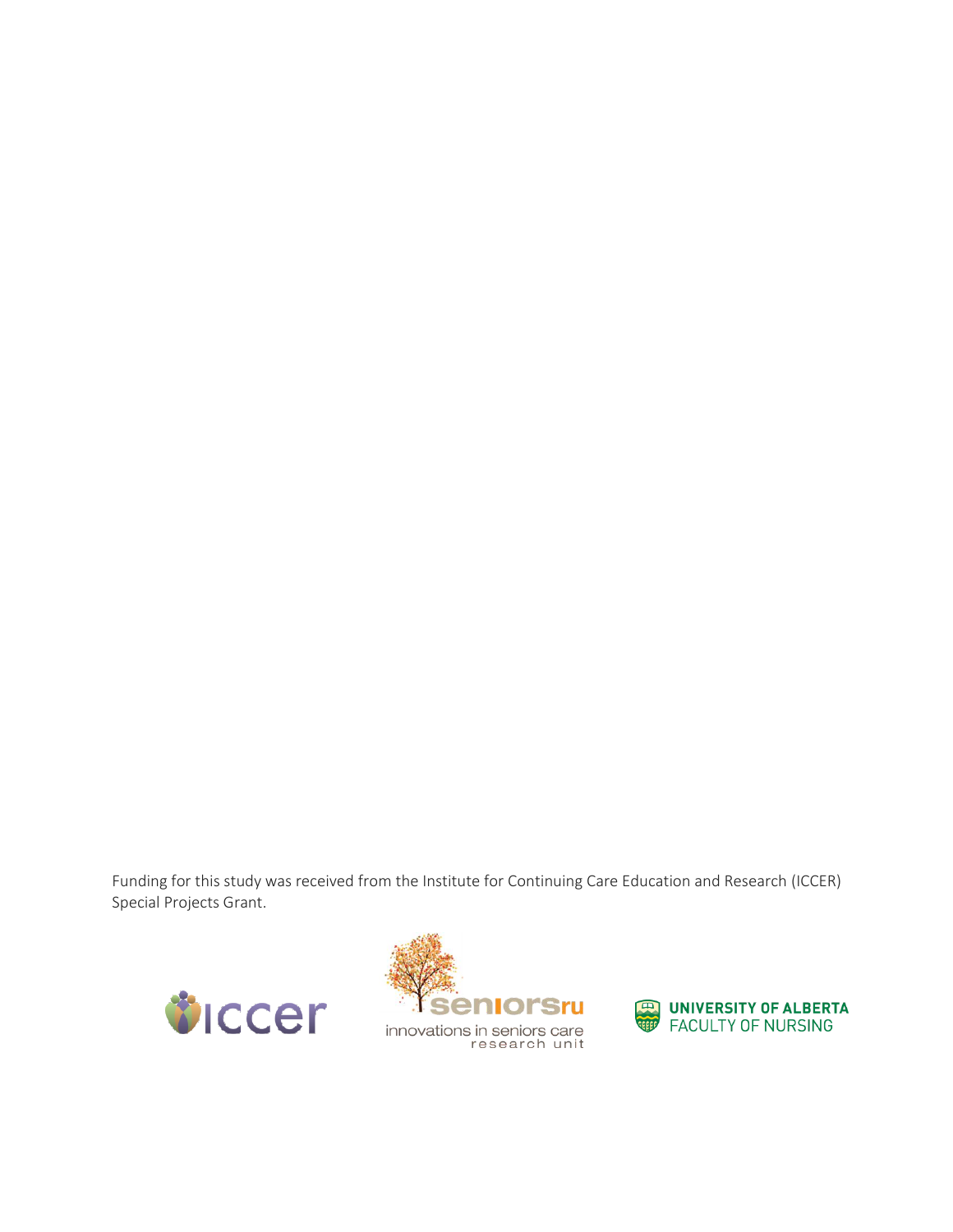# Research Team

*Wendy Duggleby, PhD, RN, AOCN* (Project Lead), Professor and Research Chair Aging and Quality of Life Faculty of Nursing University of Alberta, Director of Innovations in Seniors Care Research Unit

*Jasneet Parmar, MBBS, Dip COE,* Associate Professor, Department of Family Medicine University of Alberta, Medical Director, CH Network of Excellence in Seniors' Health and Wellness and Medical Lead, Home Living, Edmonton Zone Continuing Care

*Cheryl Nekolaichuk, PhD, R.Psych,* Associate Professor, Department of Oncology University of Alberta, Psychologist, Palliative Care Program Grey Nuns Community Hospital

*Mehrnoush (Noush) Mirhosseini, MD, CCFP,* Palliative Care Medicine Consultant Alberta Health Services and Associate Professor Faculty of Dentistry and Medicine

*Lorraine Holtslander, RN, PhD, CHPCN(c)*, Associate Professor, College of Nursing University of Saskatchewan

*Peter Hudson, RN, PhD,* Director Center for Palliative Care University of Melbourne Australia

*Michelle Peterson Fraser, RN, BN,* Lead, Provincial Palliative & End of Life Care Practice and Development Team Community & Seniors Health, Alberta Health Services

*Jamie Tycholiz, RN, BSCN,* End of Life Consultant, Policy Development & Community Partnerships Unit, Strategic Planning and Policy Development Division Alberta Health

*Thane Chambers, MLIS,* Research Librarian, Faculty of Nursing

*Anna Mann, RSW,* Alberta Caregivers Association

*Jenny Swindle, PhD,* Research Coordinator Innovations in Seniors Care Research Unit

*Angele Alook, MA,* Research Assistant

*Tony Wu,* Research Assistant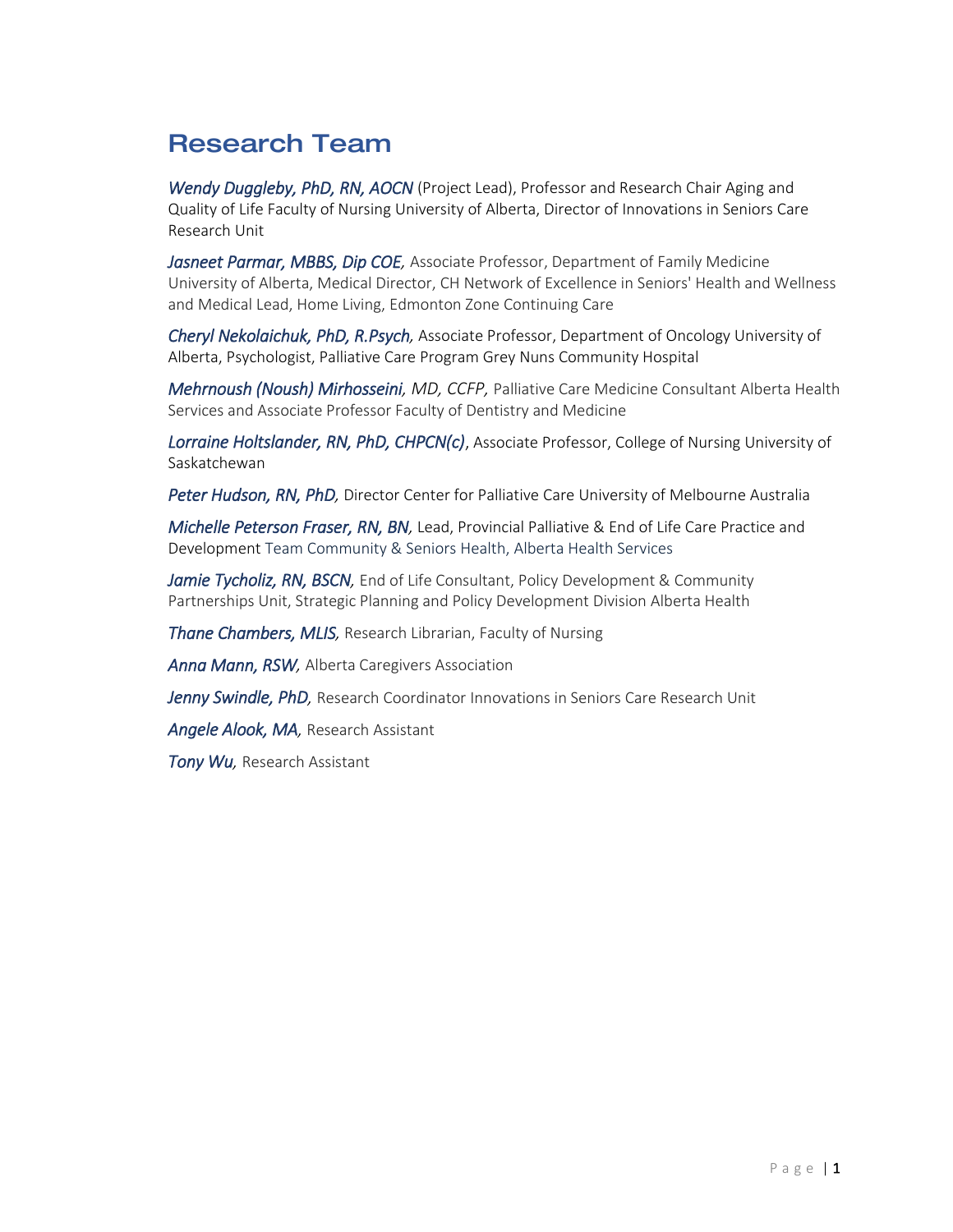# Abstract

Objectives: The aims of this metasynthesis study were to (1) explore the transition experience of family caregivers caring for persons with advanced cancer receiving palliative/hospice care and living in the community and (2) describe potential triggers and what influences this experience*.*

Methods: Sandelowski and Barrosso's methodology for synthesizing qualitative research was used and included (a) a comprehensive search, (b) appraising reports of qualitative studies, (c) classification of studies, and (d) synthesis of the findings. Research team members guided this process. Following a comprehensive search, 15, 472 studies were reviewed and assessed against five inclusion criteria: (a) studies on the experiences of caregivers of persons with advanced cancer (all genders, 18+ years of age) living in the community, (b) studies published in English from any country, (c) studies using qualitative and mixed methods designs, and (d) studies published between 2004 and 2014.

Results: Preliminary findings from the 72 studies that met the inclusion criteria, suggest that caregivers of persons with advanced cancer living in the community experience multiple, concurrent transitions. The types of transitions were reflected in 5 overlapping themes: a) environmental, b) roles and relationships, c) physical and mental health, d) spirituality and e) priorities. The triggering events were: a) complexity of care, b) changes in the condition of the person they were caring for (i.e. functional decline/activity limitations and acute exacerbation of illness/ symptoms), c) conflicting demands d) financial strain, and e) family role conflict. The participants dealt with the transitions through the processes of: a) coming to terms, b) connecting with others, and c) redefining normal. The findings provide a beginning understanding of the transitions experiences of caregivers of persons with advanced cancer living in the community and are a foundation for future research.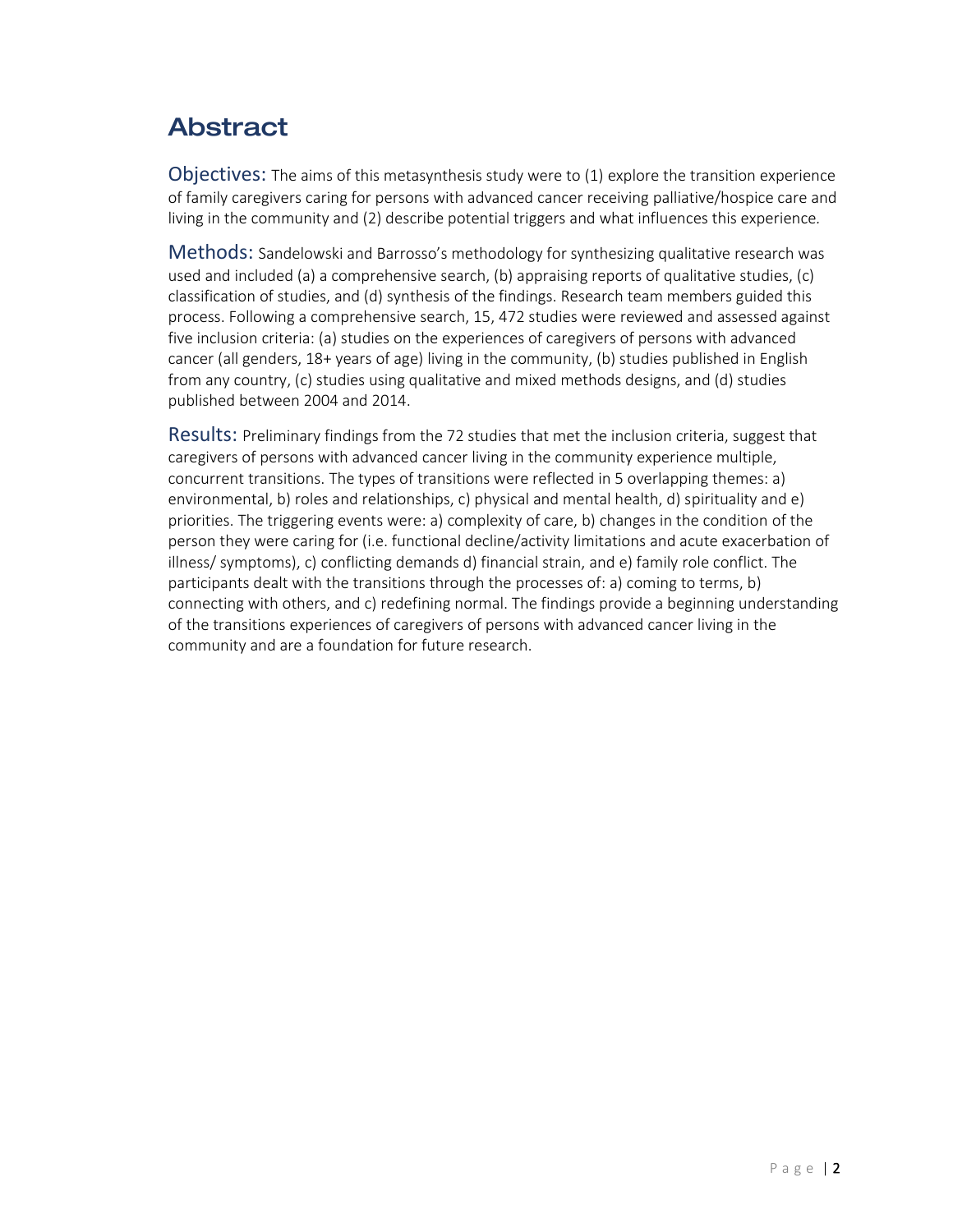# **Background**

Transitions are processes triggered by change during which a new situation or circumstance is incorporated into their lives [\(Meleis et al., 2000\)](#page-10-0). Caregivers of persons receiving hospice/palliative care and living in the community experience multiple significant transitions that impact their physical and mental health (Duggleby et al., 2010). Although several qualitative studies have been conducted in this topic area [\(Funk et al., 2010\)](#page-10-1), there are no reported metasynthesis studies. Metasynthesis is a method that brings together qualitative exploratory studies to enhance their contribution to the development of more formalized knowledge [\(Zimmer, 2006\)](#page-10-2). Funding was awarded from ICCER to conduct a metasynthesis study to understand the transitions experienced by family caregivers of persons at the end of life and what influences their transitions.

# Purpose

The aims of this metasynthesis study were to (1) explore the transition experience of family caregivers caring for persons with advanced cancer receiving palliative/hospice care and living in the community and (2) describe potential triggers and what influences this experience. Family caregivers will be broadly defined as including family and friends who provide ongoing assistance to a person at the end of life. End of life was defined as receiving hospice/palliative care.

Inclusion criteria for the studies were: a) published qualitative studies (and mixed-method designs) of the caregiving experience of caregivers of community living persons with advanced cancer receiving hospice/palliative care, b) caregivers and care recipients are adults (18 years of age and over), c) studies published in English in any country, d) studies published between 2004 and 2014 and e) abstracts, metasyntheses, and secondary analysis will be excluded.

# Methodology

A metasynthesis of qualitative research studies on caregivers of persons at the end of life was completed using the procedures outlined by Sandelowski and Barroso [\(Sandelowski & Barroso,](#page-10-3)  [2007\)](#page-10-3). The procedural steps were: (a) comprehensive search, (b) appraising reports of qualitative studies, (c) classification of studies, and d) synthesis of the findings.

Demographic information about the studies (sample age, disease/illness, gender etc.) was entered into SPSS 22 for descriptive analysis. Qualitative studies were evaluated for their quality using the Critical Appraisal Skills Program (CASP). The CASP is a recommended tool of the Joanna Briggs Institute and provides a standardized mechanism for appraising qualitative studies using metasynthesis [\(Feder, Hudson, Ramsay, & Taket, 2006\)](#page-10-4). The CASP was used to describe the quality of the studies as the context for the metasynthesis findings. Studies were not excluded based on the CASP score.

The reported findings from the articles were entered into NVivo 10 software for qualitative analysis. Synthesis of the findings occurred using taxonomic analysis, constant target comparison, and reciprocal translation. The purpose of the taxonomic analysis was to identity significant underlying concepts and conceptual relationships. Five of the identified studies were focused specifically on exploring the transition experience [\(Duggleby et al., 2010;](#page-10-5) [Penrod, Hupcey,](#page-10-6)  [Shipley, Loeb, & Baney, 2012;](#page-10-6) [Read & Wuest, 2007;](#page-10-7) [Reinke et al., 2008;](#page-10-8) [Sutherland, 2009;](#page-10-9)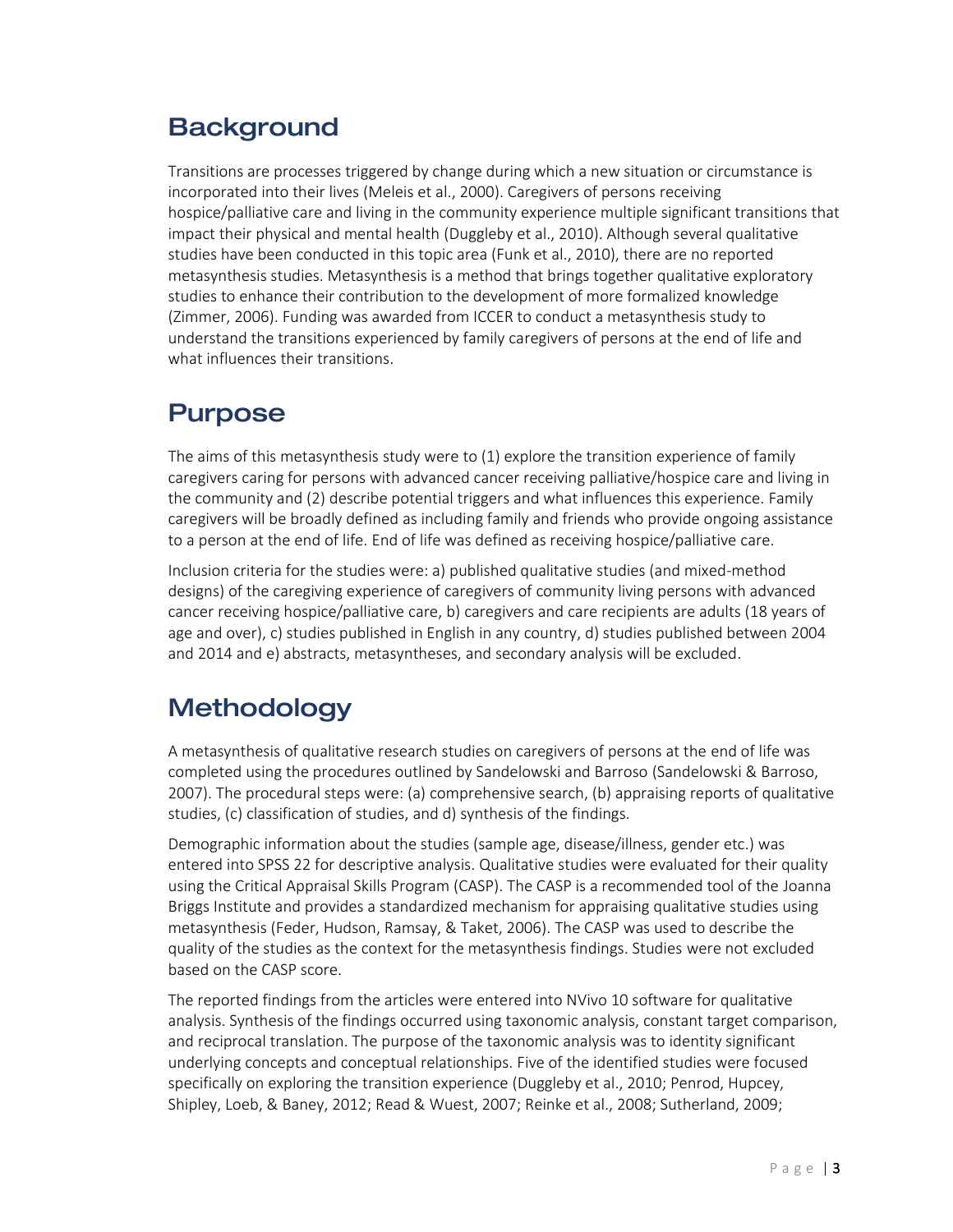[Waldrop, Kramer, Skretny, Milch, & Finn, 2005\)](#page-10-10). These were analyzed first to develop an initial conceptual framework. Then the study findings were evaluated for similarities and differences compared to the initial framework to clarify defining and overlapping attributes of transitions experienced by caregivers and discern relationships among the interpreted concepts. Reciprocal translations of the concepts were then used to integrate the metasynthesis findings.

# **Validity**

The descriptive validity for this metasynthesis was maintained by (a) a comprehensive search for literature, (b) team discussion and decisions on search terms and inclusion criteria, (c) appraisals by two members of the team, and (d) keeping an audit trail of search results and decisions. The team discussed the findings of the studies and themes until agreement was reached through consensus.

# Comprehensive Search

#### *Search Terms*

The research team met with the experienced librarian (Thane Chambers) to determine the search teams. The librarian then searched MEDLINE, Embase, PsycINFO, CINAHL, Web of Science, and ProQuest Dissertations & Theses Full Text using key search terms and subject headings for caregivers, carers, family, friends, significant other, terminal illness, palliative, and end of life. A qualitative and mixed methods study filter was also used. Depending upon the database and controlled vocabularies available, each search was modified using a combination of subject headings/key words in the title as search strategies.

Literature searches yielded 15,472 results, of which 6575 were duplicates, and 8709 were excluded for various reasons (e.g., bereavement/grief studies, not end of life, participants not caregiving in community setting, unclear as to which populations are captured, etc.). The initial screening (of titles only) resulted in 219 results, which were screened by reading the abstracts. Of these abstracts 188 references from the data base search were downloaded as full text articles. In addition, 52 articles from other sources were reviewed for duplicates, of which 31 full text articles were kept. In total 219 full text articles were downloaded, but 104 were excluded for the following reasons: abstracts only, duplicate publishing, quantitative studies, secondary analysis, narratives/editorials/case studies, studies not generalizable to Canadian context, studies not on community living persons at end-of-life, studies not focused on family caregivers' experiences at end of life, studies on bereavement and grieving, studies on children, studies on chronic illness but not end-of-life illness, studies on intervention evaluations or services evaluations. After that review 115 full text articles remained to be included. Another review in which demographic data of each study was entered into an excel spreadsheet revealed 43 more should be excluded for the above stated reasons, which resulted in 72 full text articles that were included in the metasynthesis (see Appendix 1 for attached reference list of articles included in the metasynthesis).

#### *Challenges associated with determining the eligibility and inclusion*

Understanding the care setting of each study was the most challenging to determine. Some studies clearly stated the focus of the study was on family caregivers providing care in the home.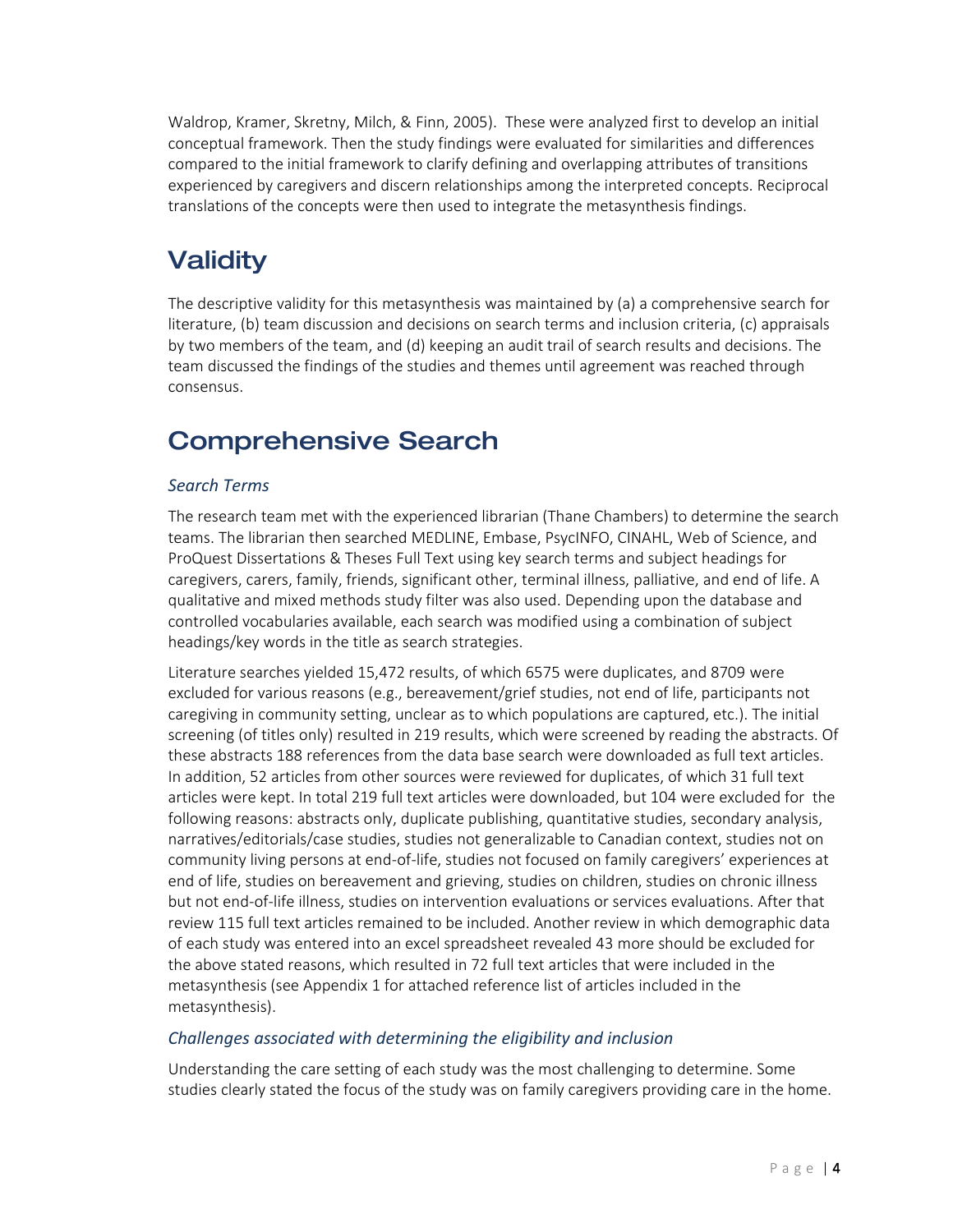Some studies had a sample of mixed care settings interviewing family caregivers providing care at home, community, hospital and/or hospice. However many studies only stated where the sample was recruited, for example recruitment from oncology clinic, recruitment from family support groups, or recruitment from hospice. Many studies recruited through hospices, which were the most challenging to determine as many hospices (especially American) provide inpatient care, home based care, day programming, respite, etc. As well some reveal during the course of the study the care setting changed, for example from hospital to home to hospice. Perhaps, the lack of clarity and ambiguity of care settings in these studies reveals that change in care setting may be one of the ongoing environmental transitions of end-of-life care.



Figure 1: Results of Search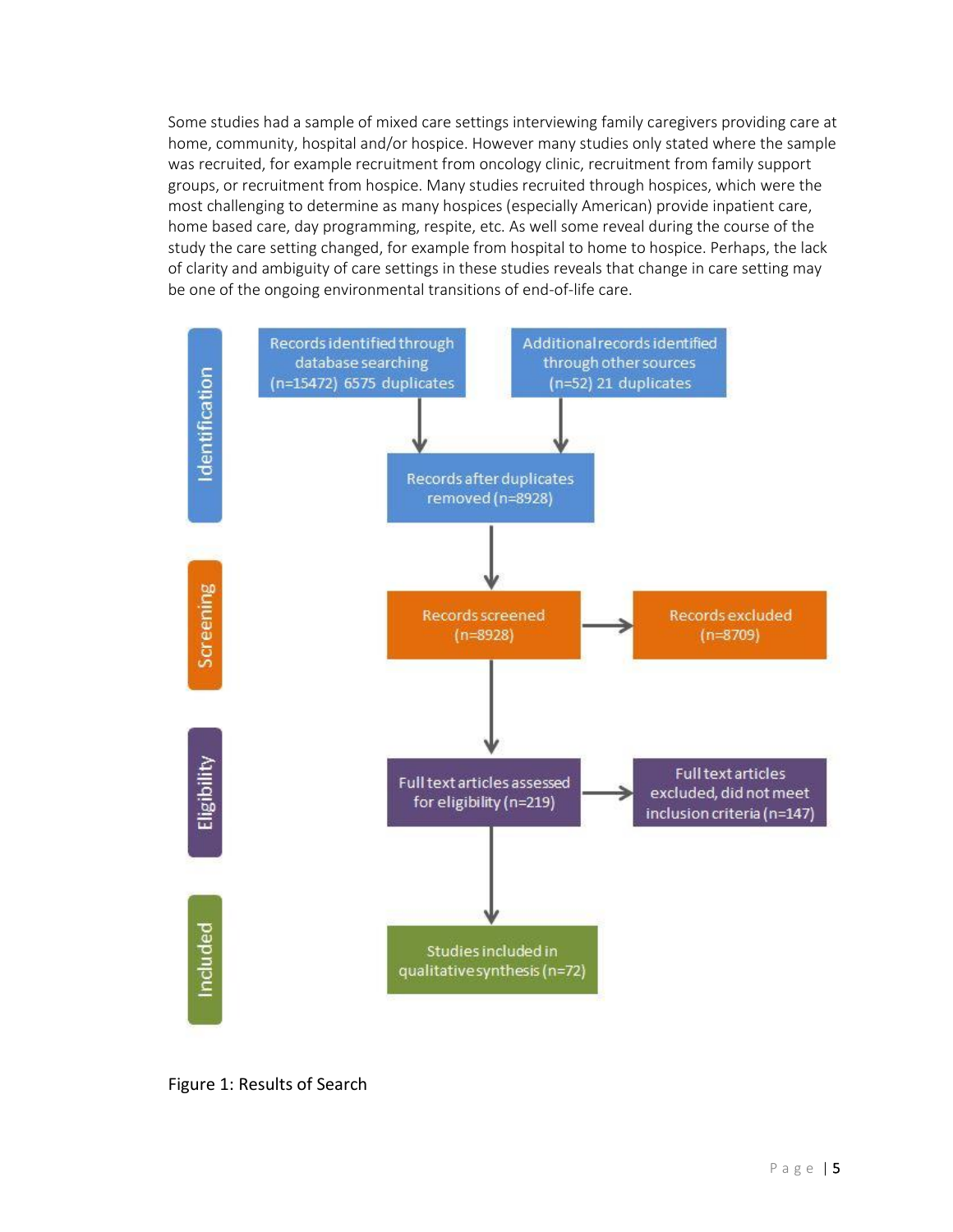Most studies did not define end-of-life care. If a definition was provided, it was often the World Health Organization's definition of palliative care (World Health [Organization, n.d.\)](#page-10-11), with the quality of life of the patient and of the family caregivers was a main tenet. Many studies mainly explained the aim of their study focusing on end-of-life care or caring for a patient with a lifelimiting illness or a terminal illness, often merely naming the terminal illness to indicate focus on end-of-life care.

# **Results**

#### *Demographic Characteristics of Studies*

The demographics of sample size, gender, diagnosis, age, age range, race/religion/culture, and education were not always clearly stated. Many studies did not indicate the demographics of education, and race/religion/culture, in fact only about a quarter of the studies disclosed educational levels and just over half disclosed race/religion/culture.

In the 72 articles the total number of caregivers were 1565 of which 767 were spouses (49%), 332 were adult children (21%), 134 siblings (8%), 107 other relatives (6 %), 52 parents (3%), 25 friends (1%) and 5 grandchildren (.3%). The mean age of the caregivers was 58.57 (SD= 6.46) range 44.9- 73.8 years. The persons they were caring for were 70.58 years of age (SD=7.96). The majority of the caregivers were female [n= 1105 (70.6%)] and 359 were males (22.9%).

Thirty percent of the studies were conducted in the USA (22/72). Canada had the second highest number (17) and the UK had 16. Nine of the studies were conducted in Sweden, 5 in Australia, with Demark, Brazil and Switzerland having one study each.

#### *Stated Study Methodologies*

The studies reviewed reported using a variety of methodologies. Grounded theory was used the most frequently (18) (25%) followed by phenomenology (17) and thematic analysis (11). Ten stated they used a descriptive qualitative approach, 8 content analysis, 3 narrative inquiry, 3 ethnography and 2 mixed methods. Some of the articles did not report a specific methodology, but often reported the type of analysis in the analysis section. If not they were classified as descriptive studies.

#### *Quality of the Studies*

The mean CASP score was 18.67 (SD= 2.49) with a range of 13-23 out of a possible score of 24. Using Sandelowski and Barroso's (2007) Classification System (see Table 1 below) most of the articles were classified as thematic survey followed by Conceptual Thematic Description.

# Classification Frequency Percent Topical Survey 10 13.9 Thematic Survey 26 26 36.1 Conceptual/Thematic Description 22 30.6 Interpretive Explanation 14 19.4 Total 72 100.0

#### Table 1 Sandelowski and Barroso's Classification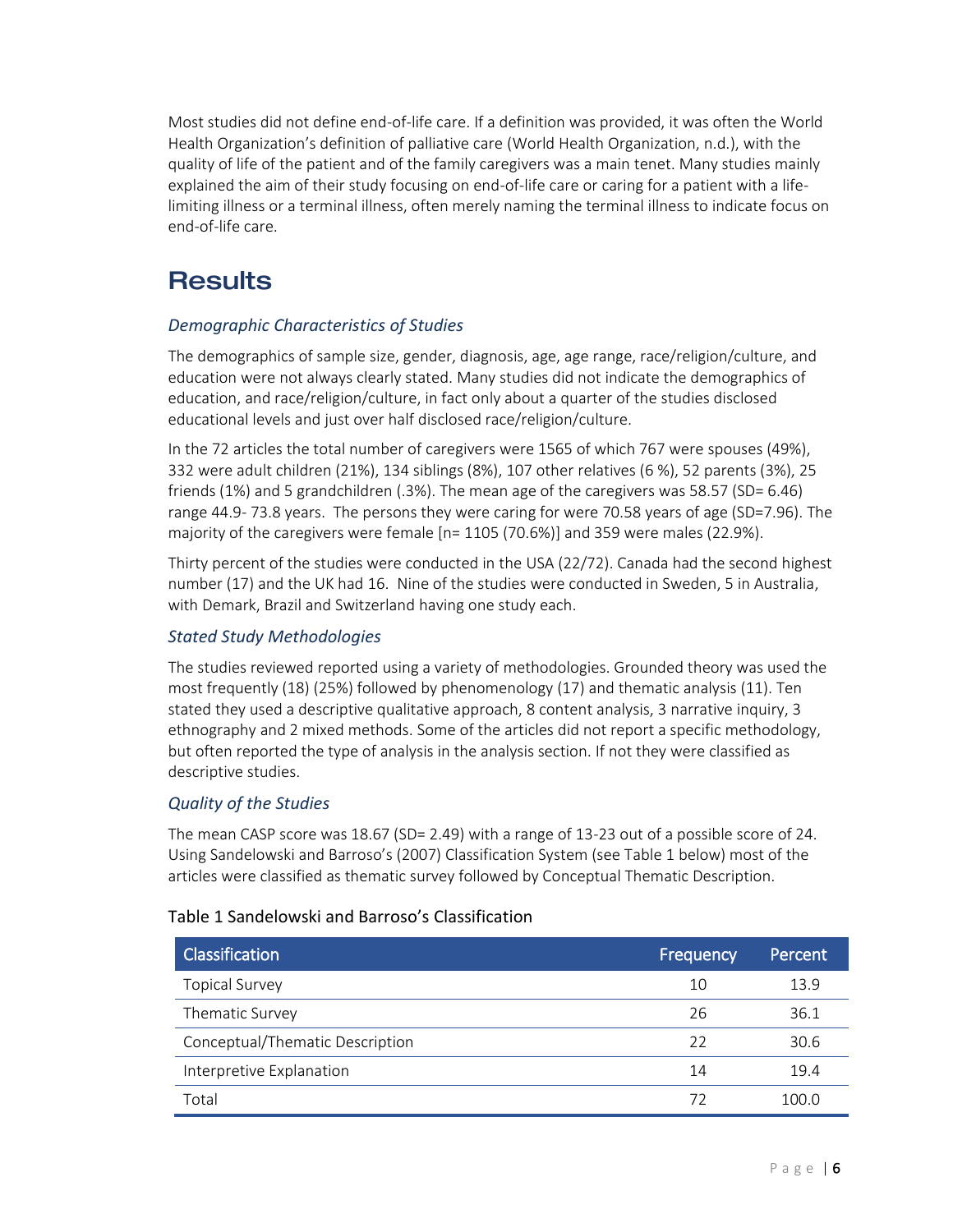#### *Preliminary Synthesis of Findings*

The findings from the 72 studies suggest that caregivers of persons with advanced cancer living in the community experience multiple, concurrent transitions. The types of transitions were reflected in 5 overlapping themes: a) environmental, b) roles and relationships, c) physical and mental health, d) spirituality and e) priorities. The triggering events were: a) complexity of care, b) changes in the condition of the person they were caring for (i.e. functional decline/activity limitations and acute exacerbation of illness/symptoms), c) conflicting demands d) financial strain, and e) family role conflict.

If these significant changes were not resolved, or dealt with, consequences occurred such as feelings of stress, anxiety, depression, guilt, shame, isolation fear and anger. What helped caregivers deal with the transitions were influencing factors such as timely communication, information, formal and informal support networks, faith. Other influencing factors in determining their experience were their own person and societal values and beliefs about caring, ethnicity/culture and caregiver, care recipient relationship.

Caregivers did adapt to their transition experiences through the processes of: a) coming to terms, b) connecting and c) redefining normal. Several sub-processes for each of these main processes were also identified. If the caregivers were able to engage in these processes, there were positive outcomes of: emotional and psychological stability, meaning making, living with hope, self-efficacy, and they were able to engage in end of life decision making. Figure 2 (Appendix 2) illustrates the conceptual framework of the transition experience of caregiver of persons with advanced cancer living in the community.

#### *Implications of Findings*

At the last research team meeting several implications for the study findings were discussed. The findings of the study provide a framework to assess current programs to support caregivers. For example, the program could be assessed to determine if it supports family caregivers to engage in the processes to achieve positive outcomes. This also includes information and websites, as the information provided should cover all areas included in the framework to help caregivers. As well there are several implications for advanced care planning as the data suggests that until the caregivers have come to terms with the changing situation they are not ready to connect with information and make decisions.

# Next Steps

The research team has agreed to work together to submit a CIHR Knowledge Synthesis grant in January, 2015. The purpose of this grant will be to use the framework that was developed to evaluate existing interventions and programs that were developed to support family caregivers. This will provide further information for policy-makers and practitioners in regards to the best interventions and programs for caregivers.

A dissemination plan was also developed beginning with a one page lay summary that will be developed and distributed through the Alberta Caregivers Association. Jamie Tycholiz will arrange for presentations with Alberta Health policy makers. Also an abstract will be submitted to share the findings at the International Congress of the Terminally Ill in Montreal in September 2016. A publication will be submitted to Journal of Palliative Medicine.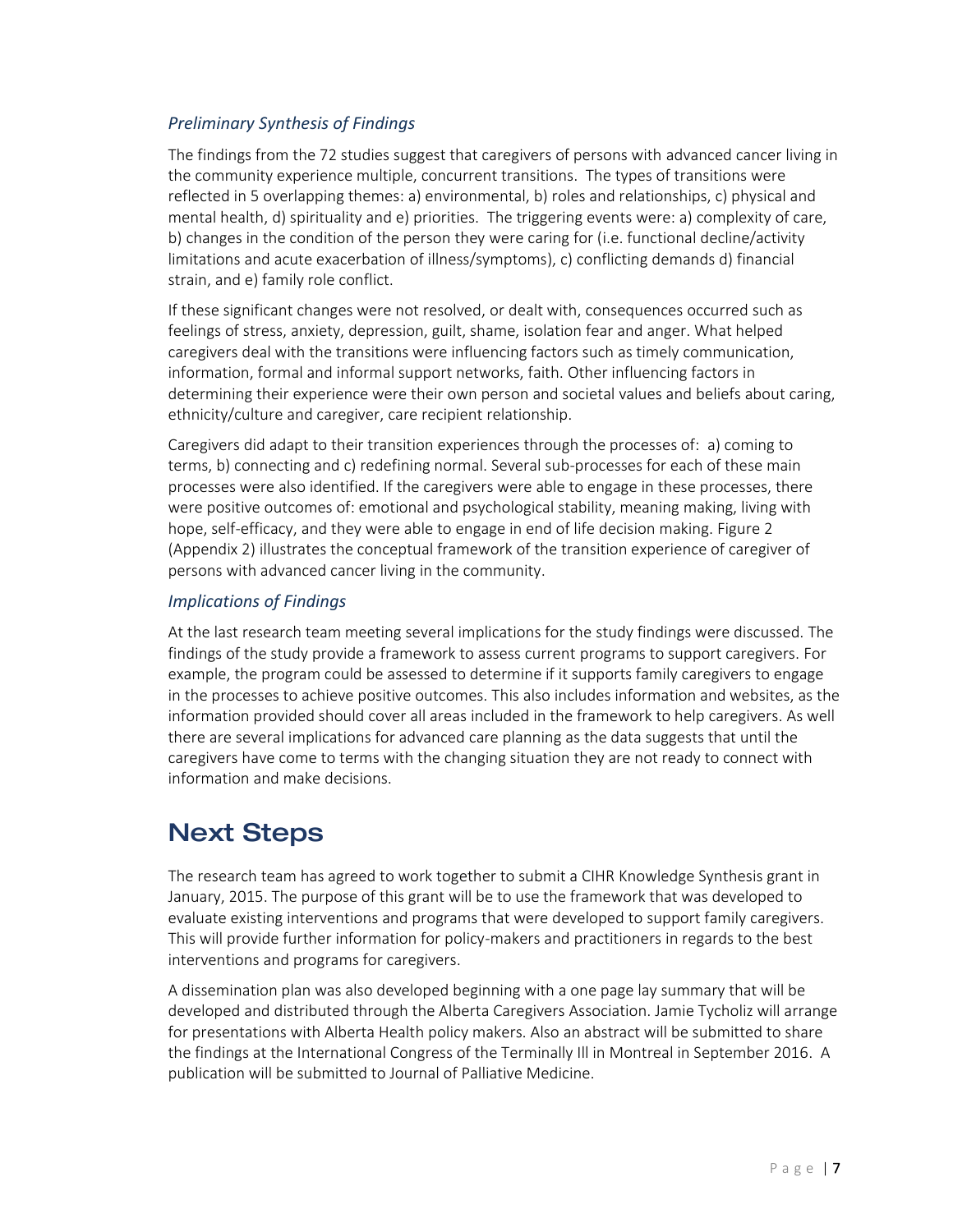# **Summary**

Several outcomes have been achieved with the funding from the ICCER grant. The first was a greater understanding of the transitions experiences of caregivers of persons with advanced cancer living in the community, which can be used by practitioners and policy makers. Secondly, a dissemination plan has been developed, and the international research team will be submitting a grant to build upon this metasynthesis study.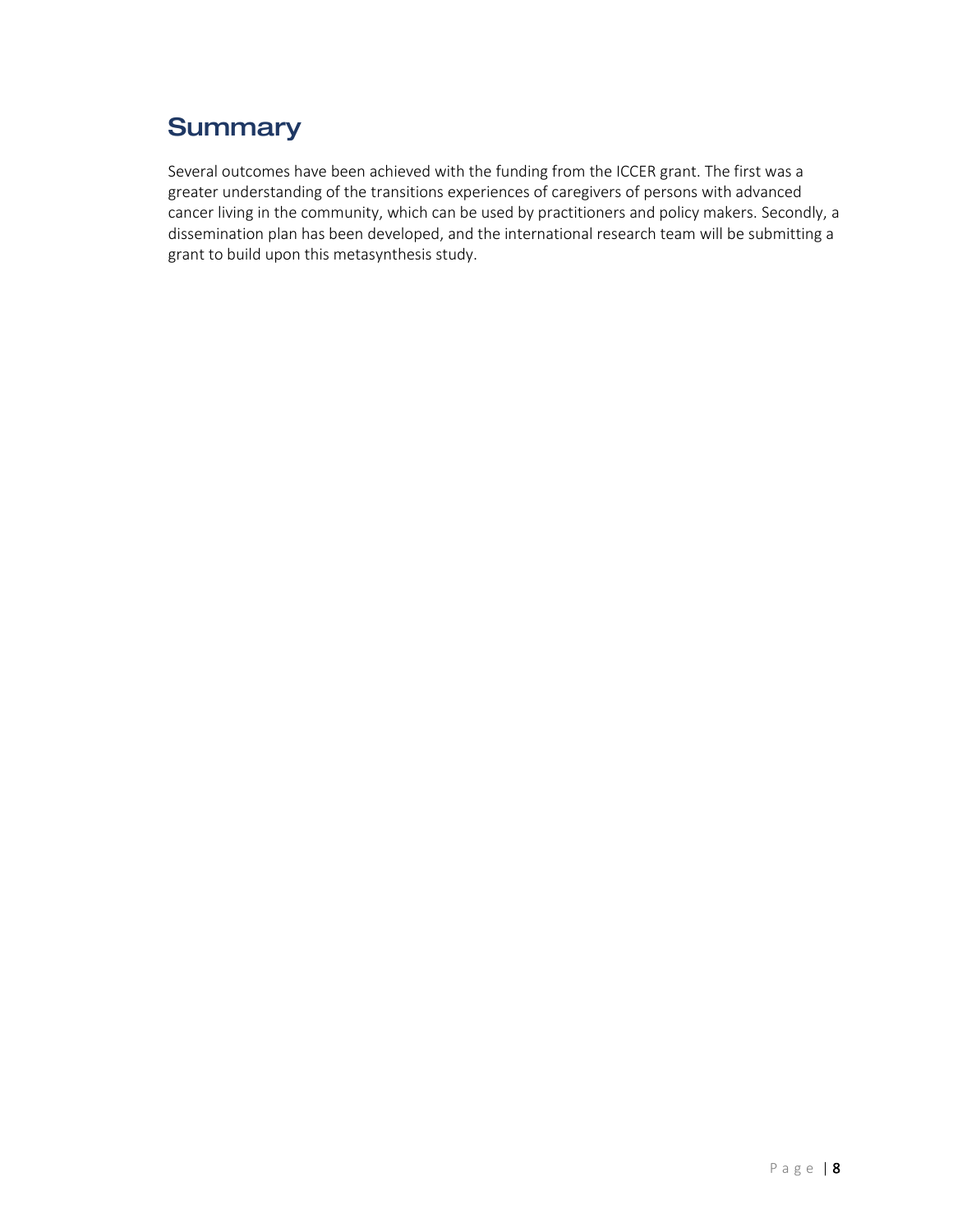### **References**

- <span id="page-10-5"></span>Duggleby, W.D., Penz, K.L., Goodridge, D.M., Wilson, D.M., Leipert, B.D., Berry, P.H., . . . Justice, C.J. (2010). The transition experience of rural older persons with advanced cancer and their families: a grounded theory study. *BMC Palliative Care, 9*:5. doi:10.1186/1472-684X-9-5
- <span id="page-10-4"></span>Feder, G.S., Hutson, M., Ramsay, J. & Taket, A.R. (2006). Women exposed to intimate partner violence: Expectations and experiences when they encounter health care professionals: A meta-anlysis of qualitative studies. *Archives in Internal Medicine, 166*, 22-37.
- <span id="page-10-1"></span>Funk, L., Stajduhar, K.I., Toye, C., Aoun, S., Grande, G.E. & Todd, C.J. (2010). Part 2: Home based family caregiving at the end of life: A comprehensive review of published qualitative research (1998-2008). *Palliaitve Medicine, 24*(6), 594-607. doi:10.1177/0269216310371411
- <span id="page-10-0"></span>Meleis, A.I., Sawyer, L.M., Im, E., Messias, D.K.H. & Schumacher, K. (2000). Experiencing transitions: An emerging middle-range theory. *Advances in Nursing Science, 23*(1), 12-28.
- <span id="page-10-6"></span>Penrod, J., Hupcey, J.E., Shipley, P.Z., Loeb, S.J. & Baney, B. (2012). A model of caregiving through the end of life: seeking normal. *Western Journal of Nursing Research, 34*(2), 174-193. doi: 10.1177/0193945911400920
- <span id="page-10-7"></span>Read, T., & Wuest, J. (2007). Daughters caring for dying parents: A process of relinquishing.Qualitative Health Research, *17*(7), 932-944.
- <span id="page-10-8"></span>Reinke, L.F., Engelberg, R.A., Shannon, S.E., Wenrich, M.D., Vig, E.K., Back, A.L. & Curtis, J.R. (2008). Transitions regarding palliative and end-of-life care in severe chronic obstructive pulmonary disease or advanced cancer: Themes identified by patients, families, and clinicians. *Journal of Palliative Medicine, 11*(4), 601-609. doi:10.1089/jpm.2007.0236
- <span id="page-10-3"></span>Sandelowski, M. & Barroso, J. (2007). *Handbook for synthesizing qualitative research*. New York: Springer Publishing Company.
- <span id="page-10-9"></span>Sutherland, N. (2009). The meaning of being in transition to end-of-life care for female partners of spouses with cancer. *Palliative & Supportive care, 7*(4), 423-433. doi:10.1017/S1478951509990435
- <span id="page-10-10"></span>Waldrop, D.P., Kramer, B.J., Skretny, J.A., Milch, R.A. & Finn, W. (2005). Final transitions: family caregiving at the end of life. *Journal of Palliative Medicine, 8*(3), 623-638.
- <span id="page-10-11"></span>World Health Organization. (n.d.). WHO Definition of Palliative Care. Retrieved September 14, 2015 from http://www.who.int/cancer/palliative/definition/en/
- <span id="page-10-2"></span>Zimmer, L. (2006). Qualitative meta-synthesis: A question of dialoguing texts. *Journal of Advanced Nursing, 53*(3), 311-318.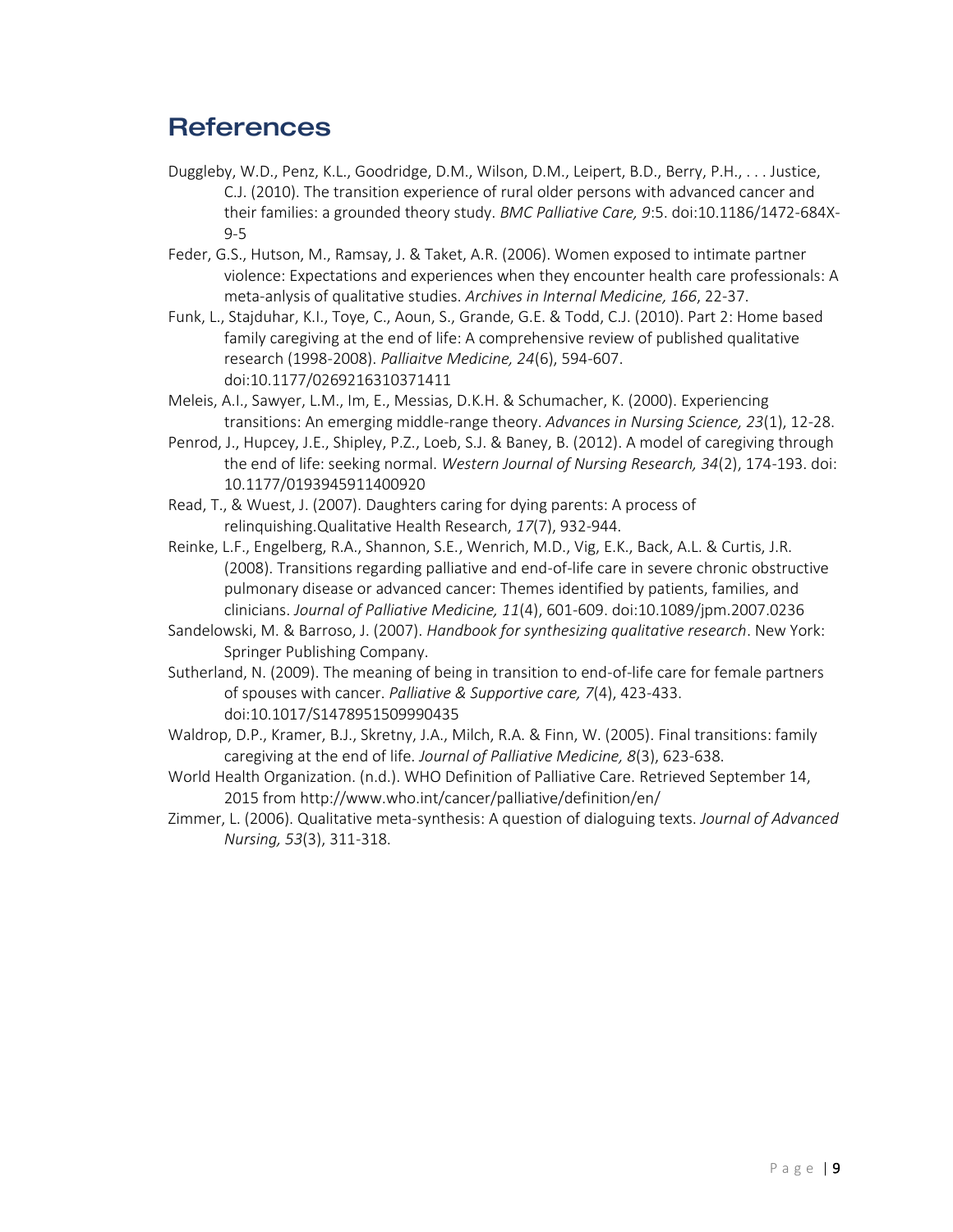## Appendix 1

#### Reference List August 24, 2015

- Alexander, S.J. (2010). An intense and unforgettable experience: the lived experience of malignant wounds from the perspectives of patients, caregivers and nurses. *International Wound Journal, 7*(6), 456-465. doi:10.1111/j.1742-481X.2010.00715.x
- Anngela-Cole, L. & Busch, M. (2011). Stress and grief among family caregivers of older adults with cancer: A multicultural comparison from Hawai'i. *Journal Of Social Work In End-Of-Life & Palliative Care, 7*(4), 318-337. doi:10.1080/15524256.2011.623460
- Arber, A., Hutson, N., de Vries, K., & Guerrero, D. (2013). Finding the right kind of support: a study of carers of those with a primary malignant brain tumour. *European Journal of Oncology Nursing, 17*(1), 52-58. doi: http://dx.doi.org/10.1016/j.ejon.2012.01.008
- Arber, S. & Venn, S. (2011). Caregiving at night: Understanding the impact on carers. *Journal of Aging Studies, 25*(2), 155-165. doi:10.1016/j.jaging.2010.08.020, 25
- Benzar, E., Hansen, L., Kneitel, A.W. & Fromme, E.K. (2011). Discharge planning for palliative care patients: a qualitative analysis. *Journal of Palliative Medicine, 14*(1), 65-69. doi:10.1089/jpm.2010.0335
- Benzein, E.G. & Saveman, B. (2008). Health-promoting conversations about hope and suffering with couples in palliative care. *International Journal of Palliative Nursing, 14*(9), 439-445.
- Bialon, L.N. & Coke, S. (2012). A study on caregiver burden: stressors, challenges, and possible solutions. *American Journal of Hospice & Palliative Medicine, 29*(3), 210-218. doi:10.1177/1049909111416494
- Braun, U. K., Beyth, R. J., Ford, M. E., & McCullough, L. B. (2008). Voices of African American, Caucasian, and Hispanic surrogates on the burdens of end-of-life decision making. *Journal of General Internal Medicine, 23*(3), 267-274. doi:10.1007/s11606-007-0487-7
- Cagle, J.G. & Kovacs, P.J. (2011). Informal caregivers of cancer patients: perceptions about preparedness and support during hospice care. *Journal of Gerontological Social Work, 54*(1), 92-115. doi:10.1080/01634372.2010.534547
- Cavers, D., Hacking, B., Erridge, S.E., Kendall, M., Morris, P. G. & Murray, S.A. (2012). Social, psychological and existential well-being in patients with glioma and their caregivers: a qualitative study. *CMAJ Canadian Medical Association Journal, 184*(7), E373-382. doi:10.1503/cmaj.111622
- Chattoo, S. & Ahmad, W.I.U. (2008). The moral economy of selfhood and caring : negotiating boundaries of personal care as embodied moral practice (English). *Sociology of health & illness (Print), 30*(4), 550-564.
- Cherlin, E., Fried, T., Prigerson, H.G., Schulman-Green, D., Johnson-Hurzeler, R. & Bradley, E H. (2005). Communication between physicians and family caregivers about care at the end of life: when do discussions occur and what is said? *Journal of Palliative Medicine, 8*(6), 1176-1185.
- Clayton, J.M., Butow, P.N. & Tattersall, M.H.N. (2005). When and How to Initiate Discussion About Prognosis and End-of-Life Issues with Terminally Ill Patients. *Journal of Pain and Symptom Management, 30*(2), 132-144. doi:10.1016/j.jpainsymman.2005.02.014
- Cowan, M.M. (2014). The lived experiences of the Sikh population of South East England when caring for a dying relative at home. *International Journal of Palliative Nursing, 20*(4), 179- 186.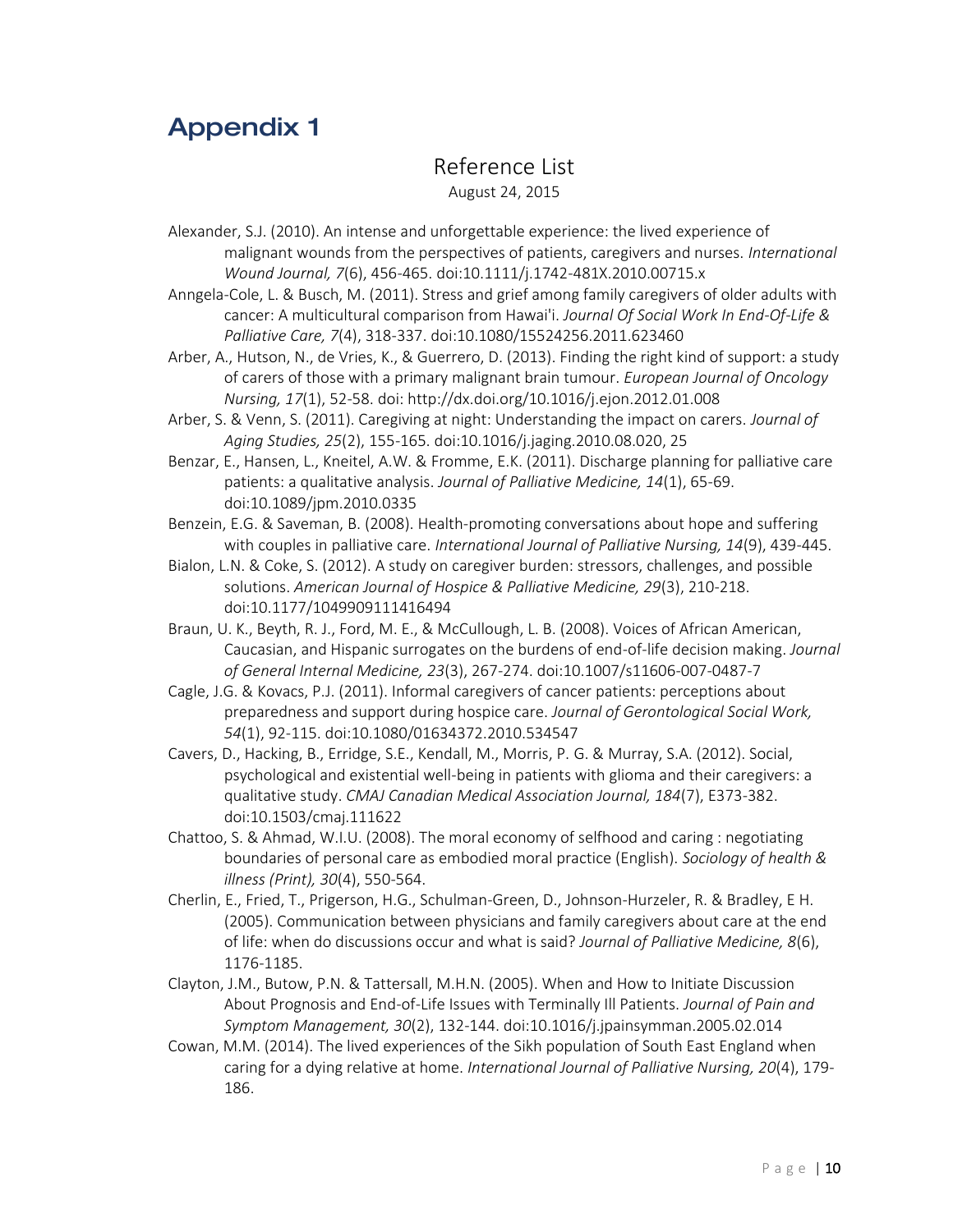- Dahlborg Lyckhage, E. & Lindahl, B. (2013). Living in liminality--being simultaneously visible and invisible: caregivers' narratives of palliative care. *Journal of Social Work in End-of-Life & Palliative Care, 9*(4), 272-288. doi:10.1080/15524256.2013.846885
- Donovan, R., Williams, A., Stajduhar, K., Brazil, K. & Marshall, D. (2011). The influence of culture on home-based family caregiving at end-of-life: a case study of Dutch reformed family care givers in Ontario, Canada. *Social Science & Medicine, 72*(3), 338-346. doi:10.1016/j.socscimed.2010.10.010
- Duggleby, W., Williams, A., Holtslander, L., Cunningham, S., & Wright, K. (2012). The chaos of caregiving and hope. *Qualitative Social Work: Research and Practice, 11*(5), 459-469*.*
- Duggleby, W.D., Penz, K.L., Goodridge, D.M., Wilson, D.M., Leipert, B.D., Berry, P.H., . . . Justice, C.J. (2010). The transition experience of rural older persons with advanced cancer and their families: a grounded theory study. *BMC Palliative Care, 9*, 5-13. doi:10.1186/1472- 684X-9-5
- Edwards, S.B., Olson, K., Koop, P.M., & Northcott, H.C. (2012). Patient and family caregiver decision making in the context of advanced cancer. *Cancer Nursing, 35*(3), 178-186. doi:10.1097/NCC.0b013e31822786f6
- Esbensen, B.A., & Thomé, B. (2010). Being next of kin to an elderly person with cancer. *Scandinavian Journal of Caring Sciences, 24*(4), 648-654. doi:10.1111/j.1471- 6712.2009.00756.x
- Forbat, L., McManus, E., & Haraldsdottir, E. (2012). Clinical implications for supporting caregivers at the end-of-life: Findings and from a qualitative study. *Contemporary Family Therapy: An International Journal, 34*(2), 282-292.
- Foxwell, K.R., & Scott, S.E. (2011). Coping together and apart: exploring how patients and their caregivers manage terminal head and neck cancer. *Journal of Psychosocial Oncology, 29*(3), 308-326. doi:10.1080/07347332.2011.563343
- Gardner, D.S., & Kramer, B.J. (2009). End-of-life concerns and care preferences: congruence among terminally ill elders and their family caregivers. *Omega-Journal of Death & Dying, 60*(3), 273-297.
- Griebeler Oliveira, S., Manuel Quintana, A., de Lourdes Denardin Budό, M., Henriqueta Luce Kruse, M., & Beuter, M. (2012). Home care and hospital assistance: similarities and differences from the perspective of the family caregiver. *Texto & Contexto Enfermagem, 21*(3), 591-599.
- Gysels, M.H., & Higginson, I.J. (2009). Caring for a person in advanced illness and suffering from breathlessness at home: threats and resources. *Palliative & Supportive Care, 7*(2), 153- 162. doi:10.1017/S1478951509000200
- Harding, R., Epiphaniou, E., Hamilton, D., Bridger, S., Robinson, V., George, R., . . . Higginson, I.J. (2012). What are the perceived needs and challenges of informal caregivers in home cancer palliative care? Qualitative data to construct a feasible psycho-educational intervention. *Supportive Care in Cancer, 20*(9), 1975-1982. doi: 10.1007/s00520-011- 1300-z
- Harrop, E., Byrne, A., & Nelson, A. (2014). "It's alright to ask for help": findings from a qualitative study exploring the information and support needs of family carers at the end of life. *BMC Palliative Care, 13*, 22. doi: 10.1186/1472-684X-13-22
- Hebert, R.S., Schulz, R., Copeland, V., & Arnold, R.M. (2008). What questions do family caregivers want to discuss with health care providers in order to prepare for the death of a loved one? An ethnographic study of caregivers of patients at end of life. *Journal of Palliative Medicine, 11*(3), 476-483. doi:10.1089/jpm.2007.0165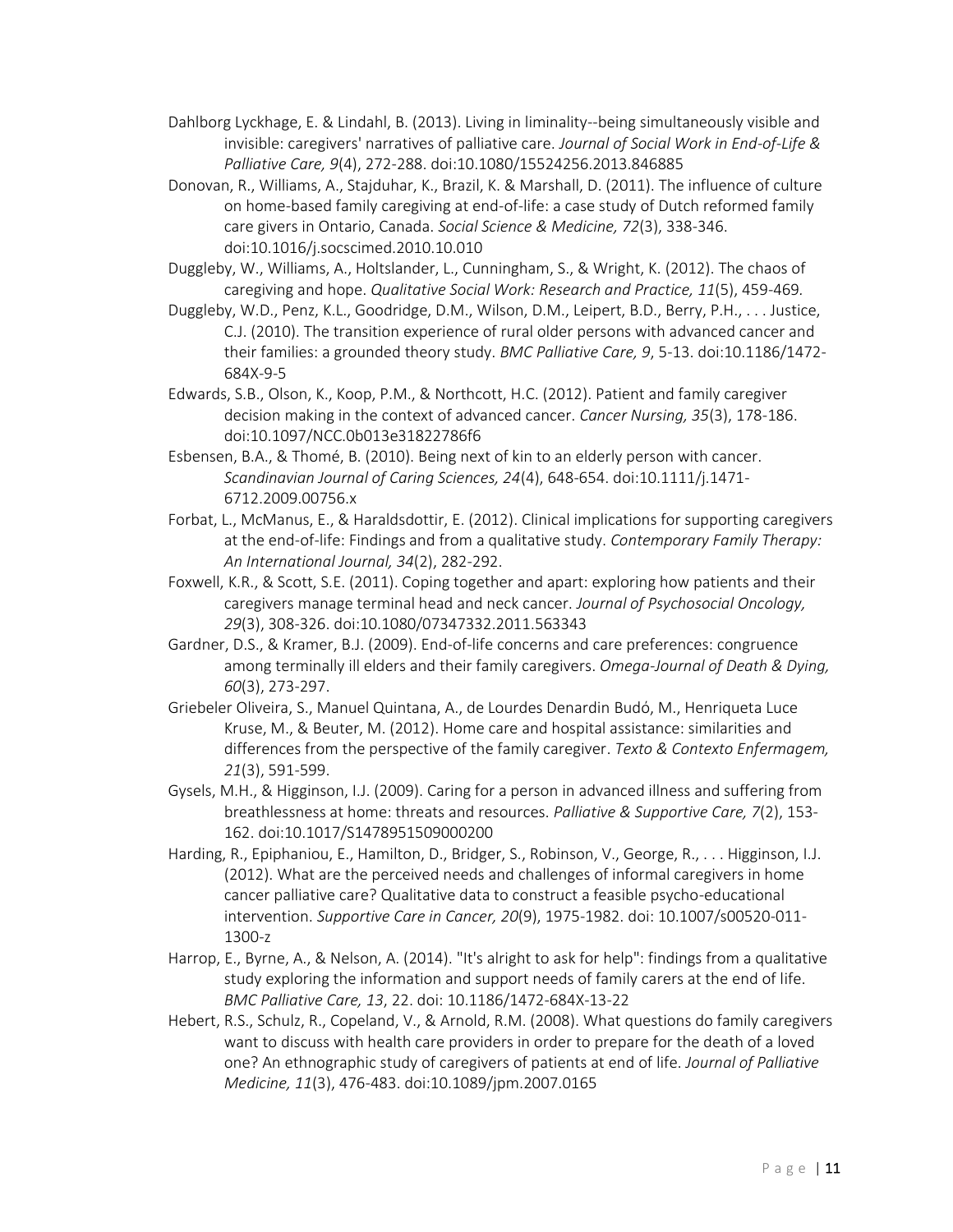Holtslander, L.F., Duggleby, W., Williams, A.M., & Wright, K.E. (2005). The experience of hope for informal caregivers of palliative patients. *Journal of Palliative Care, 21*(4), 285-291.

- Houldin, A., Genevieve, H., & Lewis, F. M. (2007). A qualitative study of caregivers of patients with newly diagnosed advanced colorectal cancer. *Oncology Nursing Forum, 34*(1), 176.
- Hudson, P. (2004). Positive aspects and challenges associated with caring for a dying relative at home. *International Journal of Palliative Nursing, 10*(2), 58-65; discussion 65.
- Jo, S., Brazil, K., Lohfeld, L., & Willison, K. (2007). Caregiving at the end of life: perspectives from spousal caregivers and care recipients. *Palliative & Supportive Care, 5*(1), 11-17.
- Kazanowski, M. (2005). Family caregivers' medication management of symptoms in patients with cancer near death. *Journal of Hospice & Palliative Nursing, 7*(3), 174-181.
- Kogan, N.R., Dumas, M., & Cohen, S.R. (2013). The extra burdens patients in denial impose on their family caregivers. *Palliative & Supportive Care, 11*(2), 91-99. doi:10.1017/S1478951512000491
- Kukeya, C.B. (2006). Home caring for spouses with terminal cancer in the last stages of their illness: A phenomenological study of middle-aged caregivers. *Dissertation Abstracts International Section A: Humanities and Social Sciences, 67*, 851.
- Linderholm, M., & Friedrichsen, M. (2010). A desire to be seen: family caregivers' experiences of their caring role in palliative home care. *Cancer Nursing, 33*(1), 28-36. doi:10.1097/NCC.0b013e3181af4f61
- Lockie, S.J., Bottorff, J.L., Robinson, C.A., & Pesut, B. (2010). Experiences of rural family caregivers who assist with commuting for palliative care. *Canadian Journal of Nursing Research, 42*(1), 74-91.
- McIlfatrick, S. (2007). Assessing palliative care needs: views of patients, informal carers and healthcare professionals. *Journal of Advanced Nursing, 57*(1), 77-86. doi:10.1111/j.1365- 2648.2006.04062.x
- Mehta, A., Cohen, S.R., Ezer, H., Carnevale, F.A., & Ducharme, F. (2011). Striving to respond to palliative care patients' pain at home: a puzzle for family caregivers. *Oncology Nursing Forum, 38*(1), E37-45. doi:10.1188/11.ONF.E37-E45
- Melin-Johansson, C., Axelsson, B., & Danielson, E. (2007). Caregivers' perceptions about terminally ill family members' quality of life. *European Journal of Cancer Care, 16*(4), 338- 345.
- Milberg, A., & Strang, P. (2004). Exploring comprehensibility and manageability in palliative home care: an interview study of dying cancer patients' informal carers. *Psycho-Oncology, 13*(9), 605-618.
- Mosher, C.E., Jaynes, H.A., Hanna, N., & Ostroff, J.S. (2013). Distressed family caregivers of lung cancer patients: an examination of psychosocial and practical challenges. *Supportive Care in Cancer, 21*(2), 431-437. doi:10.1007/s00520-012-1532-6
- Murray, S.A., Kendall, M., Boyd, K., Worth, A., & Benton, T.F. (2004). Exploring the spiritual needs of people dying of lung cancer or heart failure: a prospective qualitative interview study of patients and their carers. *Palliative Medicine, 18*(1), 39-45.
- Penner, J.L., McClement, S., Lobchuk, M., & Daeninck, P. (2012). Family members' experiences caring for patients with advanced head and neck cancer receiving tube feeding: a descriptive phenomenological study. *Journal of Pain & Symptom Management, 44*(4), 563-571. doi:10.1016/j.jpainsymman.2011.10.016
- Penrod, J., Hupcey, J.E., Shipley, P.Z., Loeb, S.J., & Baney, B. (2012). A model of caregiving through the end of life: seeking normal. *Western Journal of Nursing Research, 34*(2), 174-193. doi:10.1177/0193945911400920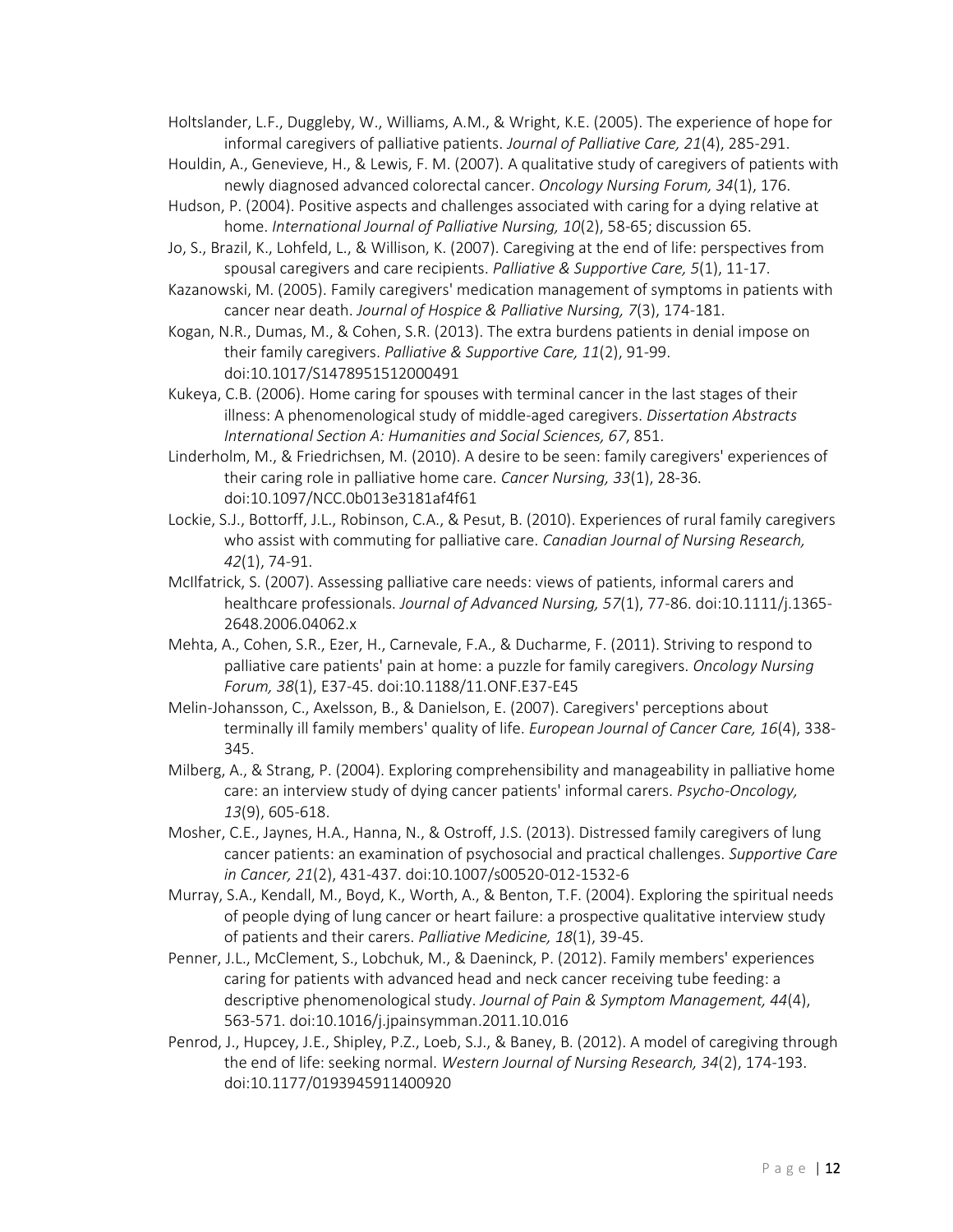- Persson, C., & Sundin, K. (2008). Being in the situation of a significant other to a person with inoperable lung cancer. *Cancer Nursing, 31*(5), 380-388. doi:10.1097/01.NCC.0000305763.89109.60
- Phillips, L.R., & Reed, P.G. (2010). End-of-life caregiver's perspectives on their role: generative caregiving. *Gerontologist, 50*(2), 204-214. doi:10.1093/geront/gnp116
- Probst, S., Arber, A., Trojan, A., & Faithfull, S. (2012). Caring for a loved one with a malignant fungating wound. *Supportive Care in Cancer, 20*(12), 3065-3070. doi:10.1007/s00520- 012-1430-y
- Read, T., & Wuest, J. (2007). Daughters caring for dying parents: A process of relinquishing*. Qualitative Health Research, 17*(7), 932-944.
- Reinke, L.F., Engelberg, R.A., Shannon, S.E., Wenrich, M.D., Vig, E.K., Back, A.L., & Curtis, J.R. (2008). Transitions regarding palliative and end-of-life care in severe chronic obstructive pulmonary disease or advanced cancer: themes identified by patients, families, and clinicians. *Journal of Palliative Medicine, 11*(4), 601-609. doi:10.1089/jpm.2007.0236
- Revier, S.S., Meiers, S.J., & Herth, K.A. (2012). The Lived Experience of Hope in Family Caregivers Caring for a Terminally Ill Loved One. *Journal of Hospice & Palliative Nursing, 14*(6), 438- 446. doi:10.1097/NJH.0b013e318257f8d4
- Riley, J., & Fenton, G. (2007). A terminal diagnosis: The carers' perspective. *Counselling & Psychotherapy Research, 7*(2), 86-91. doi:10.1080/14733140701327909
- Robinson, C.A., Pesut, B., & Bottorff, J.L. (2012). Supporting rural family palliative caregivers. *Journal of Family Nursing, 18*(4), 467-490. doi:10.1177/1074840712462065
- Sand, L., Olsson, M., & Strang, P. (2010). What are motives of family members who take responsibility in palliative cancer care? *Mortality, 15*(1), 64-80. doi:10.1080/13576270903537690, 15(
- Sherwood, P.R., Given, B.A., Doorenbos, A.Z., & Given, C.W. (2004). Forgotten voices: lessons from bereaved caregivers of persons with a brain tumour... including commentary by Krishnasamy M. *International Journal of Palliative Nursing, 10*(2), 67-75.
- Sjövall, K., Gunnars, B., Olsson, H., & Thomé, B. (2011). Experiences of living with advanced colorectal cancer from two perspectives - Inside and outside. *European Journal of Oncology Nursing, 15*, 390-397. doi:10.1016/j.ejon.2010.11.004
- Smith, P. (2009). The family caregivers journey in end-of-life care: Recognizing and identifying with the role of carer. *International Journal on Disability and Human Development, 8*(1), 67-73.
- Stajduhar, K.I., & Davies, B. (2005). Variations in and factors influencing family members' decisions for palliative home care. *Palliative Medicine, 19*(1), 21-32. doi:10.1191/0269216305pm963oa
- Stajduhar, K.I., Martin, W.L., Barwich, D., & Fyles, G. (2008). Factors influencing family caregivers' ability to cope with providing end-of-life cancer care at home. *Cancer Nursing, 31*(1), 77- 85. doi:10.1097/01.NCC.0000305686.36637.b5
- Stoltz, P., Willman, A., & Udén, G. (2006). The Meaning of Support as Narrated by Family Carers Who Care for a Senior Relative at Home. *Qualitative Health Research, 16*, 594-610.
- Stone, A.M., Mikucki-Enyart, S., Middleton, A., Caughlin, J.P., & Brown, L.E. (2012). Caring for a Parent with Lung Cancer: Caregivers' Perspectives on the Role of Communication. *Qualitative Health Research, 22*(7), 957-970. doi:10.1177/1049732312443428
- Sutherland, N. (2009). The meaning of being in transition to end-of-life care for female partners of spouses with cancer. *Palliative & Supportive Care, 7*(4), 423-433. doi:10.1017/S1478951509990435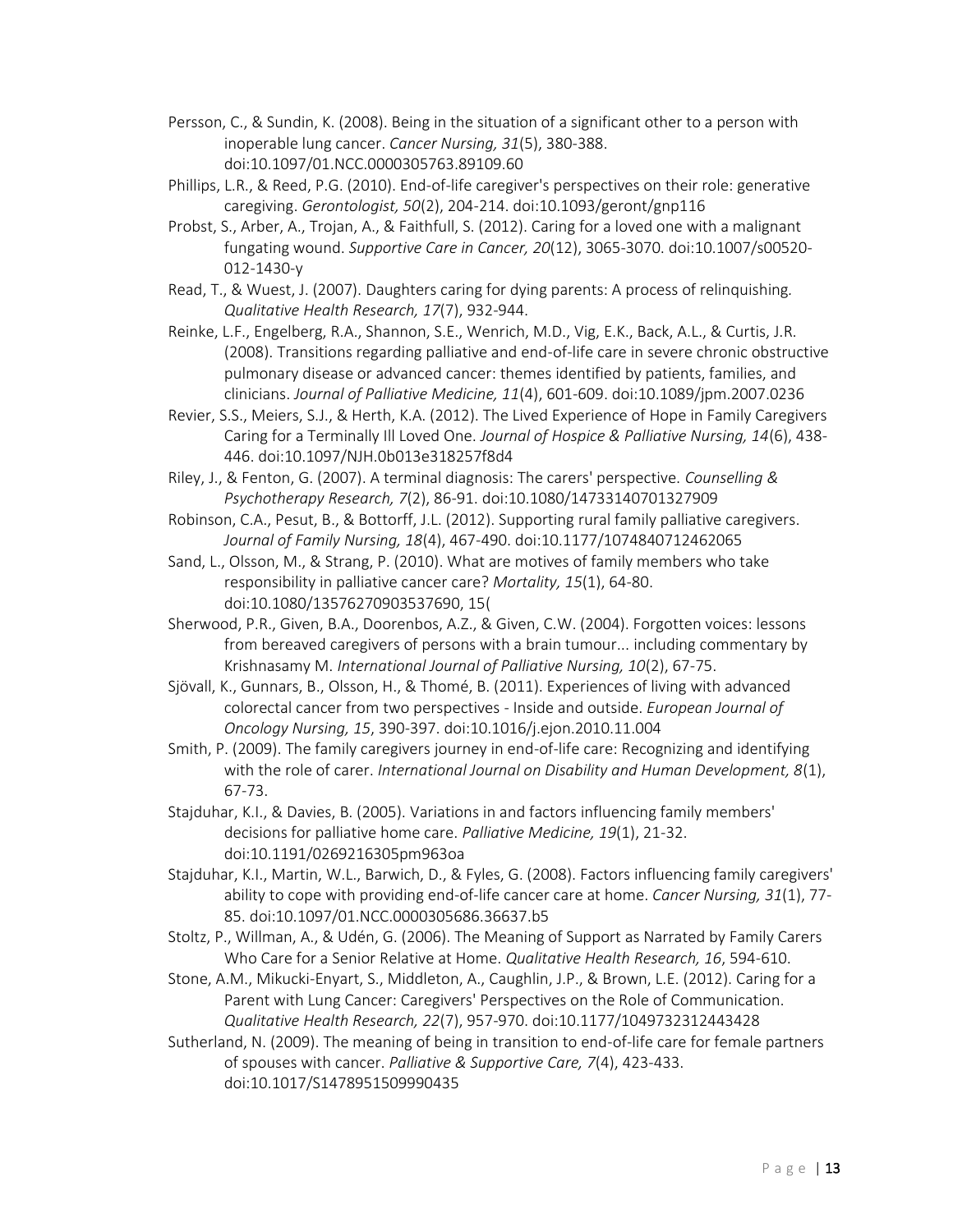- Taylor, B. (2014). Experiences of sexuality and intimacy in terminal illness: a phenomenological study. *Palliative Medicine, 28*(5), 438-447. doi:10.1177/0269216313519489
- Terry, W., Olson, L.G., Wilss, L., & Boulton-Lewis, G. (2006). Experience of dying: concerns of dying patients and of carers. *Internal Medicine Journal, 36*(6), 338-346. doi: 10.1111/j.1445-5994.2006.01063.x
- Teschendorf, B., Schwartz, C., Ferrans, C. E., O'Mara, A., Novotny, P., & Sloan, J. (2007). Caregiver role stress: when families become providers. *Cancer Control, 14*(2), 183-189.
- Thomas, C., Morris, S. M., & Clark, D. (2004). Place of death: preferences among cancer patients and their carers. *Social Science & Medicine, 58*(12), 2431-2444. doi:10.1016/j.socscimed.2003.09.005
- Turner, W.L., Wallace, B.R., Anderson, J.R., & Bird, C. (2004). The last mile of the way: understanding caregiving in African American families at the end-of-life. *The Journal of Marital and Family Therapy, 30*(4), 427-438.
- Ugalde, A., Krishnasamy, M., & Schofield, P. (2012). Role recognition and changes to self-identity in family caregivers of people with advanced cancer: a qualitative study. *Supportive Care in Cancer, 20*(6), 1175-1181. doi:10.1007/s00520-011-1194-9
- Waldrop, D.P., Kramer, B.J., Skretny, J.A., Milch, R.A., & Finn, W. (2005). Final transitions: family caregiving at the end of life. *Journal of Palliative Medicine, 8*(3), 623-638.
- Ward-Griffin, C., McWilliam, C.L., & Oudshoorn, A. (2012). Relational experiences of family caregivers providing home-based end-of-life care. *Journal of Family Nursing, 18*(4), 491- 516. doi:10.1177/1074840712462134
- Washington, K. (2013). Commitment to care: A grounded theory of informal hospice caregivers' development as symptom managers. *Qualitative Social Work, 12*(3), 358-371. doi:10.1177/1473325011429047
- Williams, A., Duggleby, W., Eby, J., Cooper, R. D., Hallstrom, L. K., Holtslander, L., & Thomas, R. (2013). Hope against hope: exploring the hopes and challenges of rural female caregivers of persons with advanced cancer. *BMC Palliative Care, 12*:44. doi:10.1186/1472-684X-12- 44